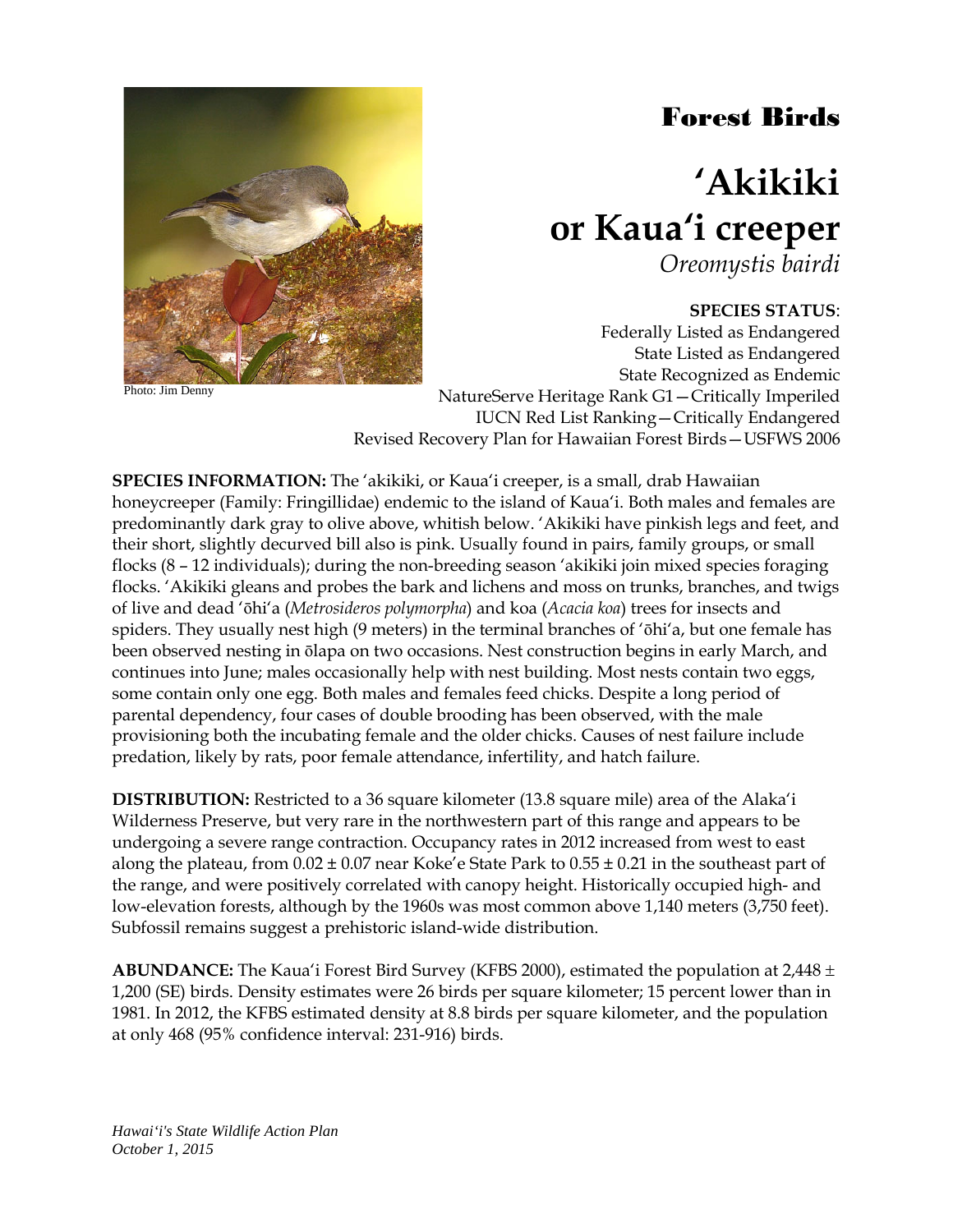# **LOCATION AND CONDITION OF KEY**

**HABITAT:** Mesic and wet forests between 600 and 1,600 meters (2,000 – 5,300 feet). Rainfall and topography varies across the species' range, resulting in enormous habitat variation. Thus key habitat variables are difficult to quantify, however, occupancy is correlated with large trees (i.e., canopy height) and canopy density. The montane forests of Kaua'i are dominated by 'ōhi'a with a subcanopy comprising 'ōlapa or lapalapa (*Cheirodendron* spp*.*) and 'ōhi'a hā (*Syzygium sandwicensis*). Common understory species include 'ōhelo (*Vaccinium calycinum*), kanawao (*Broussaisia* 



*arguta*), 'ōhā wai (*Clermontia* spp*.*), kāwa'u (*Ilex anomala*), kōlea (*Myrsine lessertiana*), na'ena'e (*Dubautia spp.*), and pūkiawe (*Styphelia tamieameiae*). Occupancy is very low in areas invaded by non-native plants.

## **THREATS:**

- Disease. Mosquitoes likely are ubiquitous on Kaua'i, and avian malaria and avian pox are likely the most important factors limiting the species' distribution. To date, two of 22 'akikiki have tested positive for malarial antibodies, and were later resighted, indicating that some individuals have resistance or tolerance. No pox lesions have been observed.
- Habitat degradation. Pigs (*Sus scrofa*) and goats (*Capra hircus*) have contributed to the spread of non-native plants, but effects to 'akikiki are unknown. Severe hurricanes in 1982 and 1992 heavily damaged native forests, possibly resulting in short-term reductions in arthropod food resources and long-term damage to forest structure preferred by 'akikiki.
- **Natural disasters.** Hurricanes in 1982 and 1992 likely caused the death of an unknown number of individuals.
- Competition. Although little evidence exists, it has been suggested that competition with introduced Japanese white-eyes (*Zosterops japonicus*) and Japanese bush warblers (*Horornis diphone*) may negatively affect 'akikiki. Non-native insects, especially yellow jackets and ants, may compete with or prey on the nati feed. The role of non-native insects in native Hawaiian
- Predation. Predation by rats (*Rattus* spp.), on nests has been documented in at least two instances, and suspected in others. Rats, cats (*Felis silvestris*), Hawaiian short-eared owls (*Asio flammeus sandwichensis*), and barn owls (*Tyto alba*) occur throughout the forests of Kaua'i, and may prey on young and adults.
- Population size. Small populations are plagued by a variety of potentially irreversible problems that fall into three categories: demographic, stochastic, and genetic; the former are usually most problematic. Demographic factors include skewed sex ratios and stochastic factors include natural disasters. Habitat fragmentation exacerbates demographic and genetic problems. Some of the observed infertility and failure to hatch may be due to these small population issues.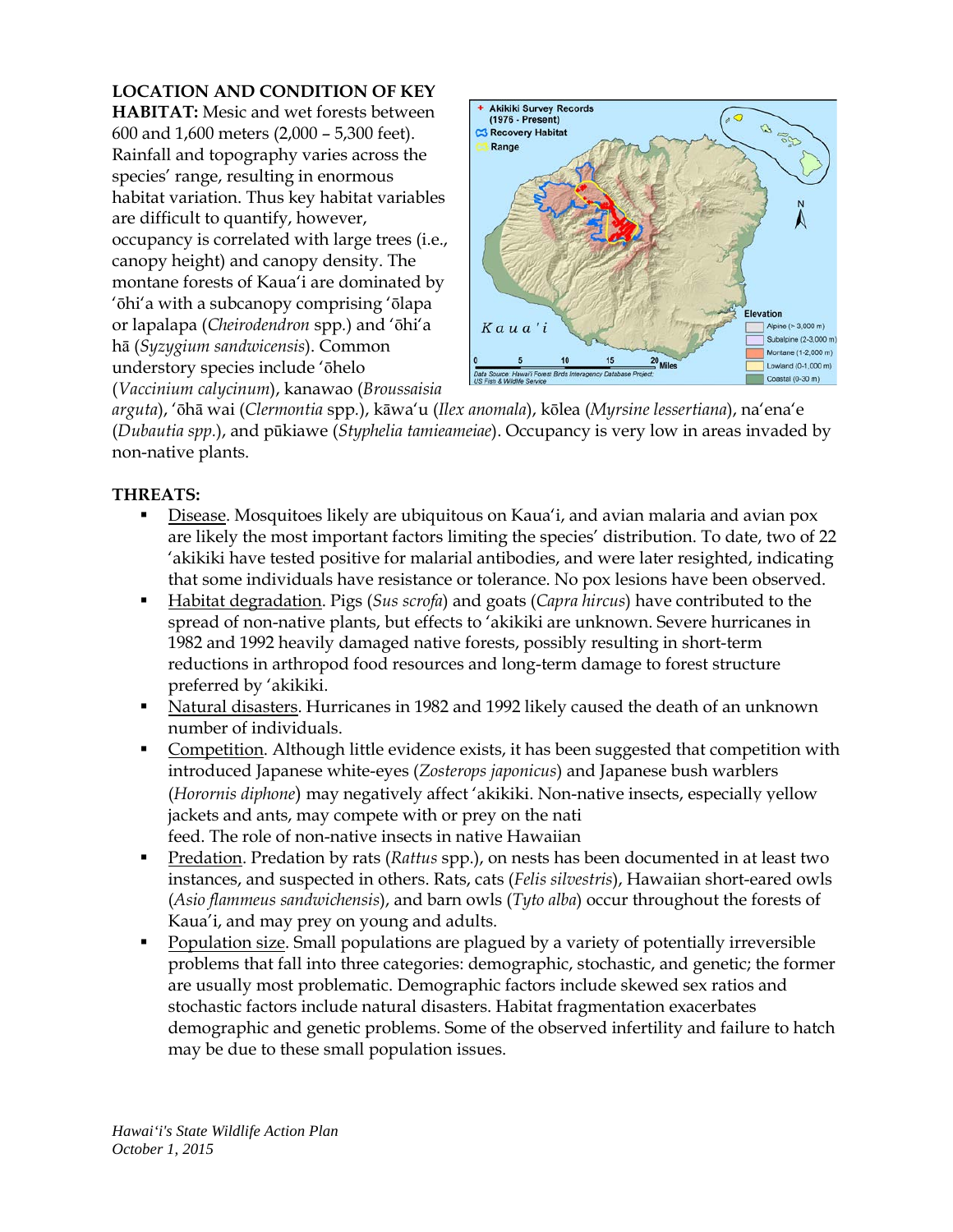**CONSERVATION ACTIONS:** 'Akikiki likely have benefited from actions to conserve other endangered forest birds including establishment of the Alaka'i Wilderness Preserve, regular surveys of forest bird populations, monitoring habitat conditions, studies of disease and disease vectors, control of feral ungulates through public hunting and fencing, and public education efforts. In 2015, a grid of 100 self-resetting traps was installed in the core 'akikiki range, and may reduce predation on nests and juveniles. Also in 2015, an effort to form a captive flock was initiated by collecting 'akikiki eggs from the wild, resulting in a dozen chicks in captivity. This effort will continue in subsequent years. In addition to these efforts, future management specific to the recovery of 'akikiki may include:

- Aggressively control ungulates to improve habitat quality and facilitate recovery of degraded, but potential, habitat. It could also reduce breeding habitat for mosquitoes. Control of non-native plants should be part of forest restoration efforts.
- Eradicate or manage mosquito breeding habitat on the Alaka'i Plateau and release sterile mosquitoes.
- Eradicate rats and feral cats from the Alaka'i Wilderness Preserve.
- **Prevent the introduction of the small Indian mongoose and other potential predators.**
- Conduct public outreach and education.
- Continue protection and management of wildlife sanctuaries and refuges.

**MONITORING:** Continue forest bird surveys and habitat monitoring.

**RESEARCH PRIORITIES:** Research priorities for most Hawaiian forest birds include improving methods for controlling rats and feral cats in native forests, determining the ecological requirements of *Culex* mosquitoes at mid- and high-elevation forests, and developing methods to control mosquito populations. Research priorities specific to the 'akikiki include the following:

- Conduct life history studies to quantify population structure, dispersal patterns, survivorship, nesting phenology and success of this poorly known species.
- Continue to assess the susceptibility of this species to avian malaria and avian pox.
- Determine sources of mosquitoes and investigate methods of mosquito control.
- Determine if competition with Japanese white-eyes or other species occurs, and if so, its effect on 'akikiki populations.
- Determine the effects of recently established non-native insects on native arthropods, especially those that are part of the species' diet.
- **Investigate the feasibility of food supplementation.**

#### References:

- Atkinson, CT, RB Utzurrum, DA LaPointe, RJ Camp, LH Crampton, JT Foster, and TW Giambelluca. 2014. Changing Climate and the Altitudinal Range of Avian Malaria in the Hawaiian Islands - an Ongoing Conservation Crisis on the Island of Kaua'i. Global Change Biology 20, 2426–2436, doi: 10.1111/gcb.12535.
- Behnke, L. 2014. Habitat use and conservation implications for Akikiki (*Oreomystsis bairdi)* and Akekee (*Loxops caeruleirostris)*, two endangered Hawaiian honeycreepers. M.S. Thesis. Colorado State University, Fort Collins, CO.
- Foster JT, Scott JM, Sykes PW. 2000. 'Akikiki (*Oreomystis bairdi*). *In* The Birds of North America, No. 552 (Poole A, Gill F, editors.). Philadelphia, (PA): The Academy of Natural Sciences; and Washington DC: The American Ornithologists' Union.

*Hawai'i's State Wildlife Action Plan October 1, 2015*